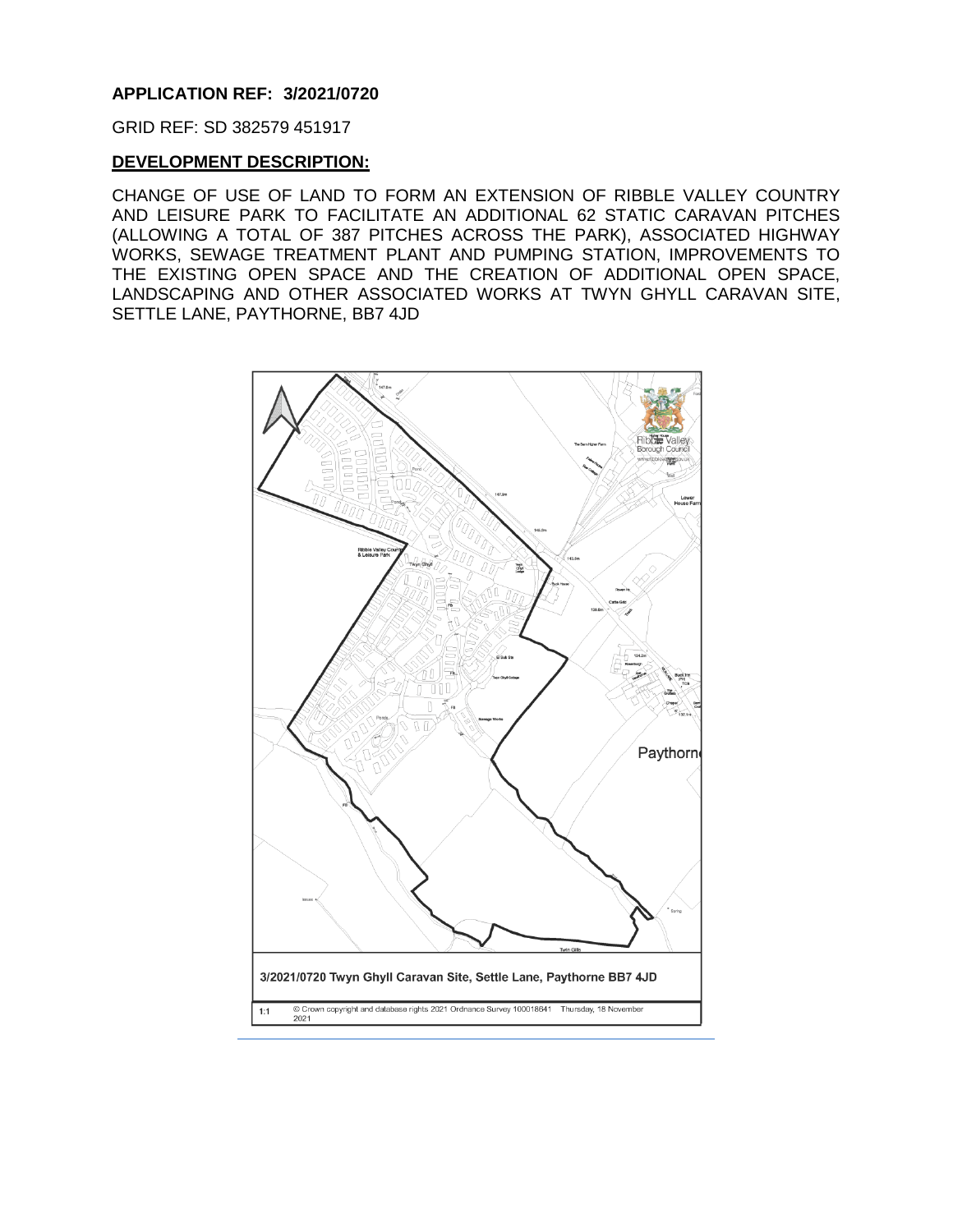# **CONSULTEE RESPONSES/ REPRESENTATIONS MADE:**

# **PARISH COUNCIL:**

Paythorne Parish Council wishes to object to the application a detailed letter has been submitted and the main areas of concerns raised are in relation to:

- Highway safety, access, deliveries.
- Impact on ecology no biodiversity net gain
- Detrimental visual impact on the surrounding countryside and landscape.

Following reconsultation, the Parish Council do not consider that the revised scheme adequately addresses their concerns and that the development will still have an unacceptable impact.

## **ENVIRONMENT DIRECTORATE (COUNTY SURVEYOR):**

The Highways Development Control Section has raised no objection to the proposal subject to the imposition of technical conditions which are discussed further in the report.

## **WOODLAND TRUST:**

Object:

- Detrimental impact to ancient woodland potential damage.
- Damage to plantations on ancient woodland sites.
- Non-suitable buffer zone.
- Increasing amount of pollution including dust, light.
- Disturbance to wildlife from traffic and visitors.
- Changing landscape character of area.
- Increasing damaging activities like fly-tipping and domestic pets.

The Woodland Trust has been consulted on the revised scheme but at the time of writing the report have not provided further comments.

# **CAMPAIGN TO PROTECT RURAL ENGLAND:**

Object:

- Too much farmland is being lost for development.
- Contrary to adopted local plan policy DMB3 (as undermines character and visual amenity of area).
- Levels of traffic would be too high noise and air pollution issues.
- Impact on site ecology.
- Not enough amenities in Paythorne.

### **UNITED UTILITIES:**

- Concerns around water supply Extending of water mains needed.
- Sustainable draining of surface water.
- No wastewater assets in the area.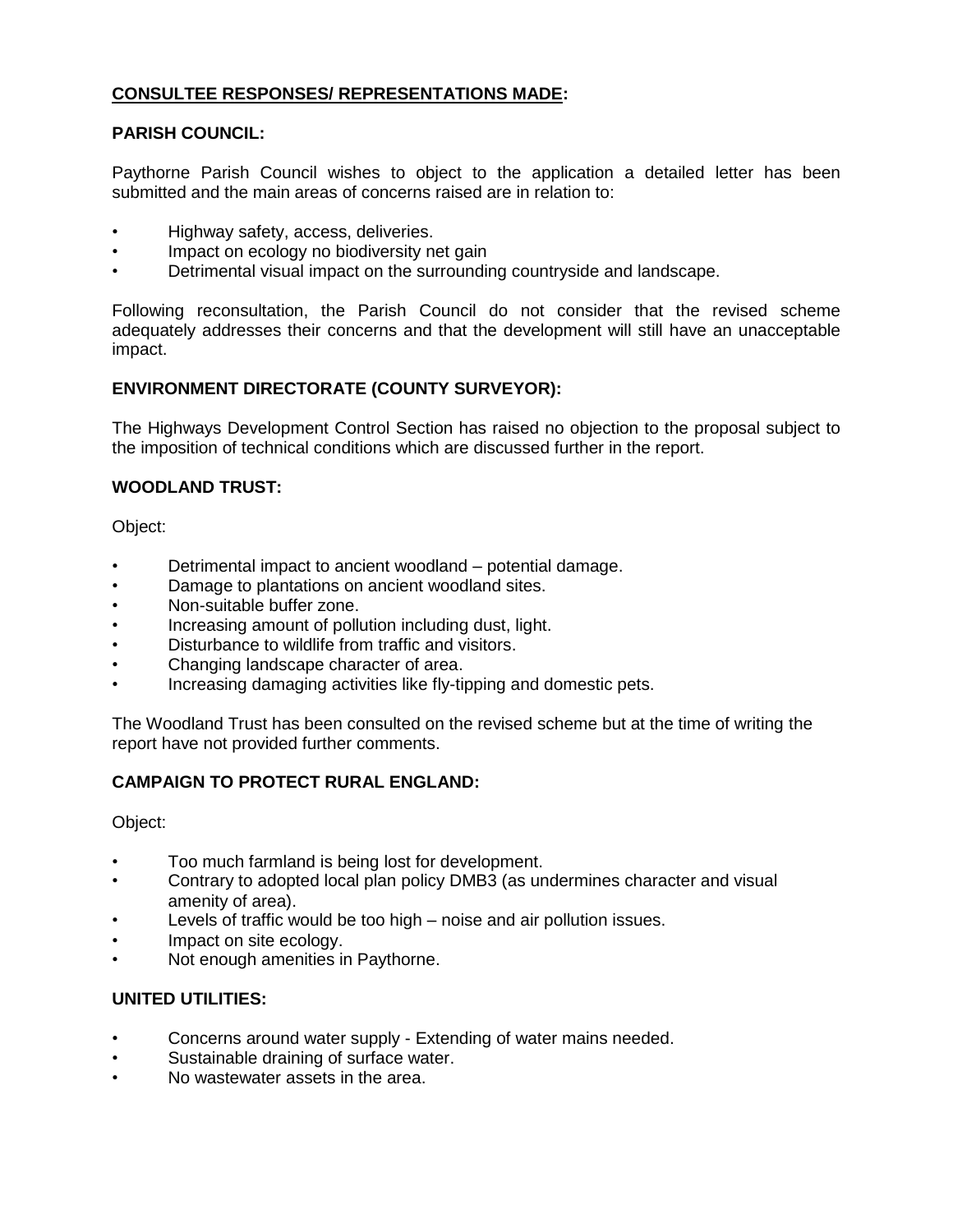## **LANCASHIRE FIRE AND RESCUE:**

• Scheme fully meets all the requirements of Building Regulations Approved Document B, Part B5 'Access and Facilities for the Fire Service'

# **ADDITIONAL REPRESENTATIONS:**

65 Objections have been received.

Issues of Concern:

Social/Community:

- Dominate the hamlet and surrounding countryside character
- Noise pollution from caravan site will be exacerbated further with extension
- Hamlet has a lack of facilities to accommodate more tourists
- Increased risk to privacy and security for Paythorne residents
- Psychological distress from increased traffic
- Increased disruption to local businesses
- Extra demand on power services
- No immediate community benefit

## Highways:

- Safety issues for pedestrians Lack of walkways, street-lighting, no road markings or street signage
- Rising carbon emissions from increased site traffic
- Heavy traffic will erode local roads during construction
- Traffic congestion
- Air Pollution from increased car use
- Damage to the Grade II historically significant bridge by HGVs delivering caravans
- Parking issues

### Environmental:

- Visible from the main road especially during winter months when leaves won't conceal
- Detrimental impact on wildlife (deer, protected bats, buzzards, rare barn owls)
- Damage to Green Belt
- Damage to heritage value of area (Twyn Ghyll Heritage Woodland)
- Detrimental effect on trees and hedgerows
- No evidence supplied that trees have ash die back
- Park Leisure currently has a lack of regard to PRoW
- Effect on listed buildings and scheduled ancient monuments
- Poor water pressure currently
- Increased risk of flooding

### Other:

- Numerous empty plots and caravans for sale no current demand for more caravans
- Unbalanced scale of scheme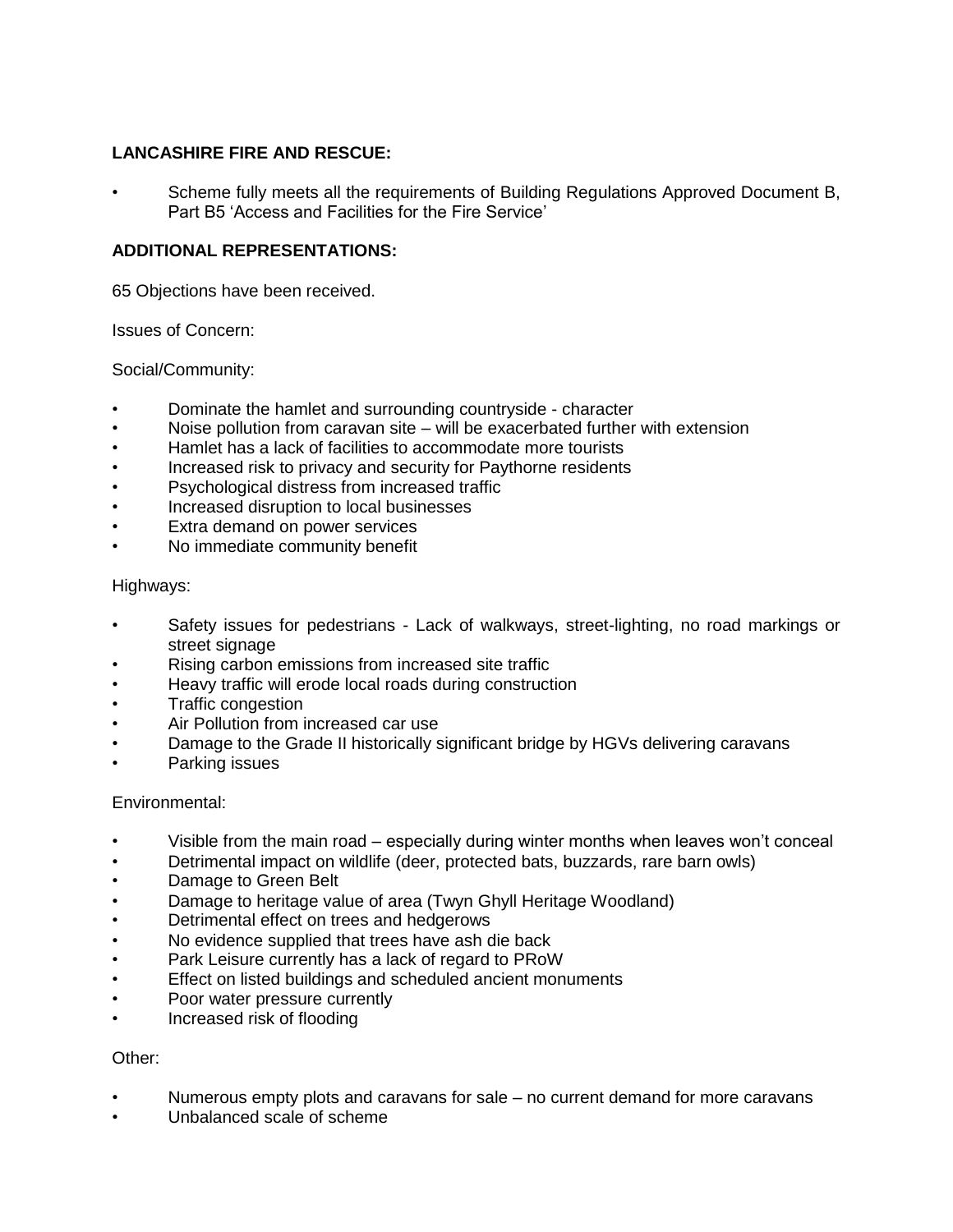Main Concerns:

- Safety of pedestrians
- Increase traffic and congestion
- Lack of privacy
- Impact on wildlife
- Visual amenity
- Community amenities impacts on water, electricity and power supply

Paythorne Action Group: 43 Objections on petition:

- Litter concerns
- Volume of traffic
- Risk for pedestrians
- Noise pollution
- Landscape and habitat damage visual amenity
- Water supply concerns

Bowland Game-Fishing Association: Object

- Potential for further river pollution
- Increased traffic
- Loss of habitat
- Question the need for expansion

Ribble Rivers Trust:

### **Object**

- Increased Traffic
- Visual Impact
- Impact on habitats and biodiversity
- Detrimental impact on the water quality of the River Ribble and increased flood risk.

### 1. **Site Description and Surrounding Area**

- 1.1 The site is not within the Forest of Bowland AONB but is located in a rural location on the edge of the hamlet of Paythorne which is located in a dip close to the River Ribble, 3 miles to the North of Gisburn. The site is outside any defined settlement boundaries.
- 1.2 The caravan site is a large development in comparison to the scale of Paythorne with a current licence for up to 325 caravans. The site of the proposed extension is located to the South of the existing caravan site with a field to the East between it and the road there are trees surrounding the field boundaries. The site area is 16.8 hectares which is a similar size to the existing site and would represent a significant linear extension in footprint.

## 2. **Proposed Development for which consent is sought**

2.1 The application seeks consent for the change of use of the land from agricultural for the siting of up to 62 caravans. This would result in a total of 387 across the site as a whole. A revised layout was received on  $5<sup>th</sup>$  November 2021 in response to concerns raised by planning officers regarding the scale of the expansion.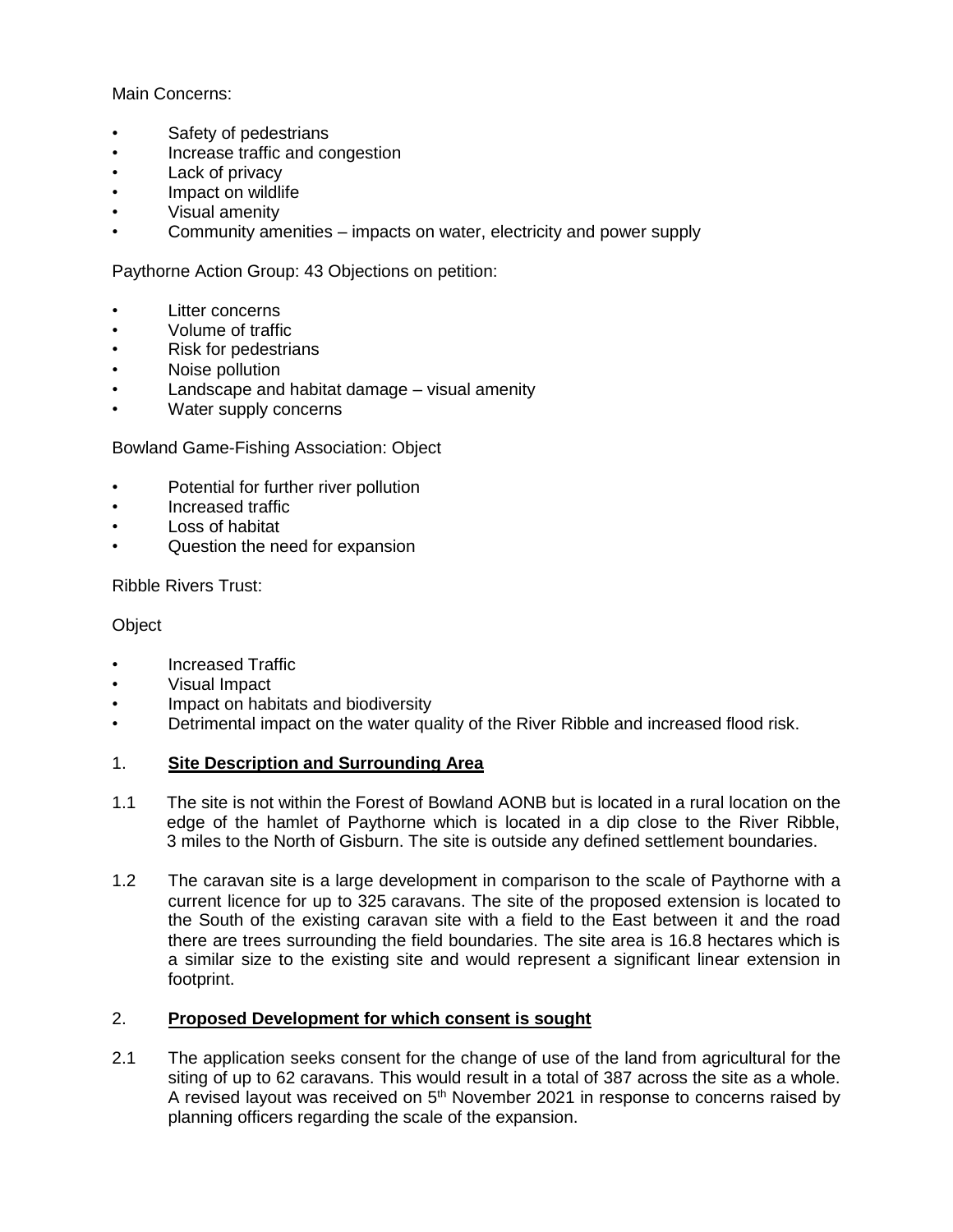# 3. **Relevant Planning History**

Various previous applications relating to the caravan site none of specific relevance to this application. The most recent expansion was granted in 2015 (for 30 additional units 2015/0567)

## 4. **Relevant Policies**

- Ribble Valley Core Strategy:
- Policy DS1: Development Strategy
- Policy DS2: Sustainable Development
- Policy EN2: Landscape
- Policy EN3: Sustainable Development and Climate Change
- Policy EN4: Biodiversity and Geodiversity
- Policy EC1: Business and Employment Development
- Policy EC3: Visitor Economy
- Policy DMI1: Planning Obligations
- Policy DMI2: Transport Considerations
- Policy DMG1: General Considerations
- Policy DMG2: Strategic Considerations
- Policy DMG3: Transport and Mobility
- Policy DME1: Protecting Trees and Woodlands
- Policy DME2: Landscape and Townscape Protection
- Policy DME3: Site and Species Protection and Conservation
- Policy DMB1: Supporting Business Growth and The Local Economy
- Policy DMB3: Recreation and Tourism Development

National Planning Policy Framework (NPPF)

### 5. **Assessment of Proposed Development**

- 5.1 Principle of Development:
	- 5.1.1 The proposed extension is for a relatively large extension to the land area of the site to accommodate 62 new units over the 325 currently permitted resulting in a total of 387. Amended plans were received on  $5<sup>th</sup>$  November following discussions with the agent. The scale has been reduced by approximately 1/3 and now encompasses a smaller developed site area. The layout shows a lower density than on the existing park which would appear to be in line with current trends on caravan site, to meet a demand for more space with vans at lower densities.
	- 5.1.2 In general, from an economic perspective the Council seeks to encourage business growth in support of the local economy and the development of tourism facilities to increase the range and quality of accommodation and facilities in the borough. This is supported by the Council's Economic Plan. In particular it is important to encourage opportunities for a range of employment especially in the wider rural area. It is also acknowledged that the demand for UK holidays has increased as a result of the pandemic but as yet not known whether this will be a permanent change in trend.
	- 5.1.3 Planning policy within the adopted Core Strategy for the borough supports the principles of the development, the site is in open countryside and policies provide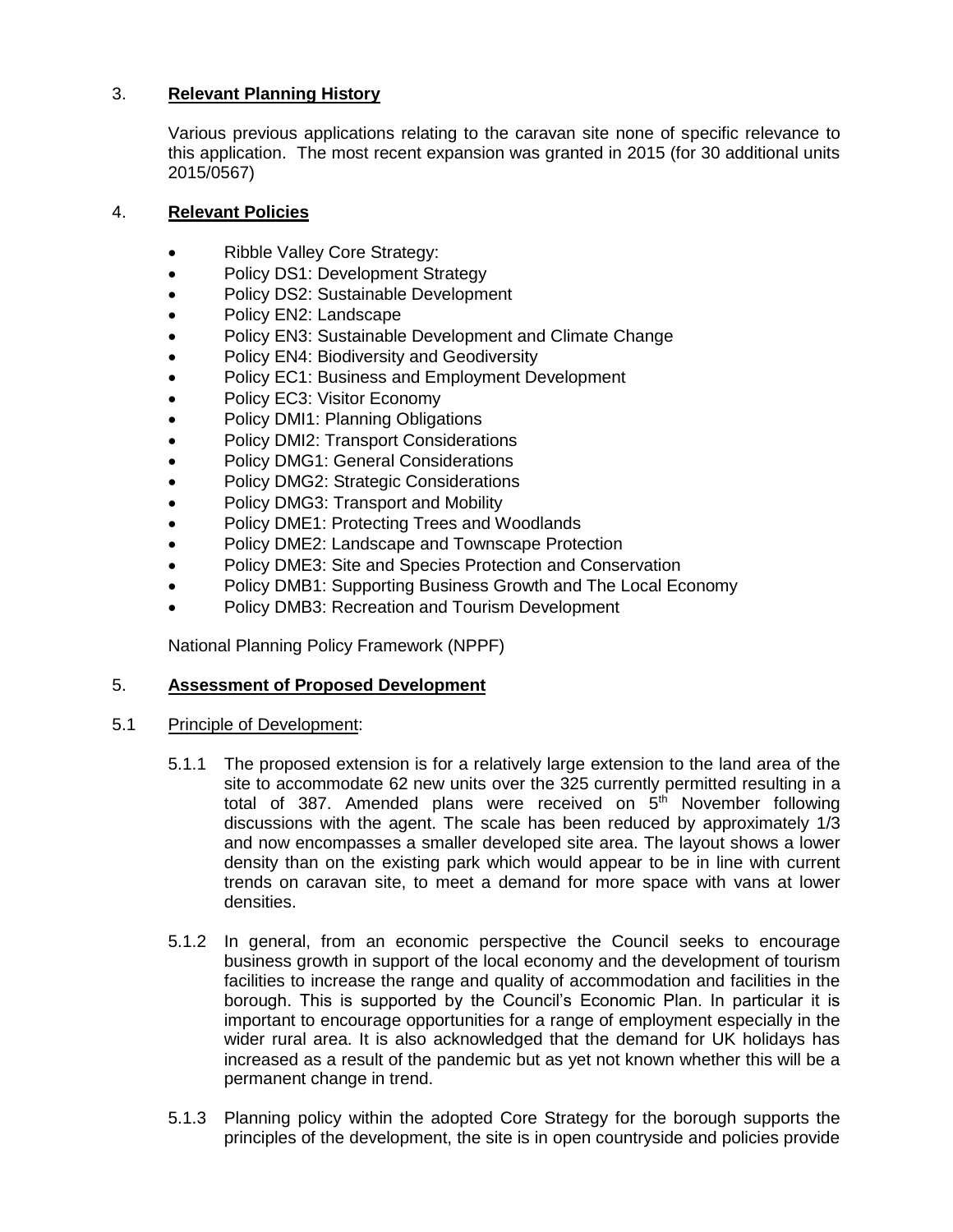support for expansion of existing business and growth which strengthens the wider rural and village economies. In principle from an economic development and planning policy perspective the proposal would comply with the objectives of the NPPF and Policies DS2, EC1, EC3, EN2, DMB1, DMB3 and DMG2 of the core strategy The economic benefits of the development must be balanced with the potential harm,.

- 5.1.4 Policy DMG2 seeks to direct development to the existing settlements. Outside the defined settlements there are criteria which must be met, those most relevant to this proposal are:
	- 1) The development is essential to the local economy or social wellbeing of the area.
	- 4) Small scale tourism or recreational development appropriate to a rural area.

The proposal could certainly not be considered small scale, but nor is the existing park and this would represent an increase in the number of approx. 20% compared to the originally submitted increase of almost 30%.

- 5.1.5 Within the open countryside development will be required to be in keeping with the character of the landscape and acknowledge the special qualities of the area by virtue of its size design, use of materials, landscaping and siting.
- 5.1.6 Policy DMB1 allows for the expansion of existing businesses in rural areas however it must be essential to support the existing source of employment and can be assimilated into the local landscape. There is no evidence presented to suggest that this expansion is essential to maintain the existing source of employment and the impact on the landscape will be considered in detail in the section below
- 5.1.7 Policy DMB3 again supports the principle of the development in terms of expanding the range of visitor attractions but consideration will need to be given to the criteria in this policy, of most relevance are.
	- 1) The proposal must not conflict with other policies in the plan
	- 2) It must well be related to an existing settlement of group of buildings
	- 3) It should not undermine the character quality or visual amenities of the plan area by virtue of its scale, siting, materials or design.
	- 4) The proposals should be well related to the highway network, it should not generate additional traffic movements of a scale and type likely to cause undue problems or additional disturbance. Where possible the proposals should be well related to the public transport network.
- 5.1.8 Policy EN2 refers to general landscape impacts and states:

"As a principle the Council will expect development to be in keeping with the character of the landscape, reflecting local distinctiveness, vernacular style, scale, style, features and building materials."

Whilst the development could not be seen in long distance views at the time of a site visit when the trees are in leaf and is located in a dip in the landscape it would increase the footprint of the existing site and projects southwards at a 90 degree angle to the main site creating a Z shaped development, rather than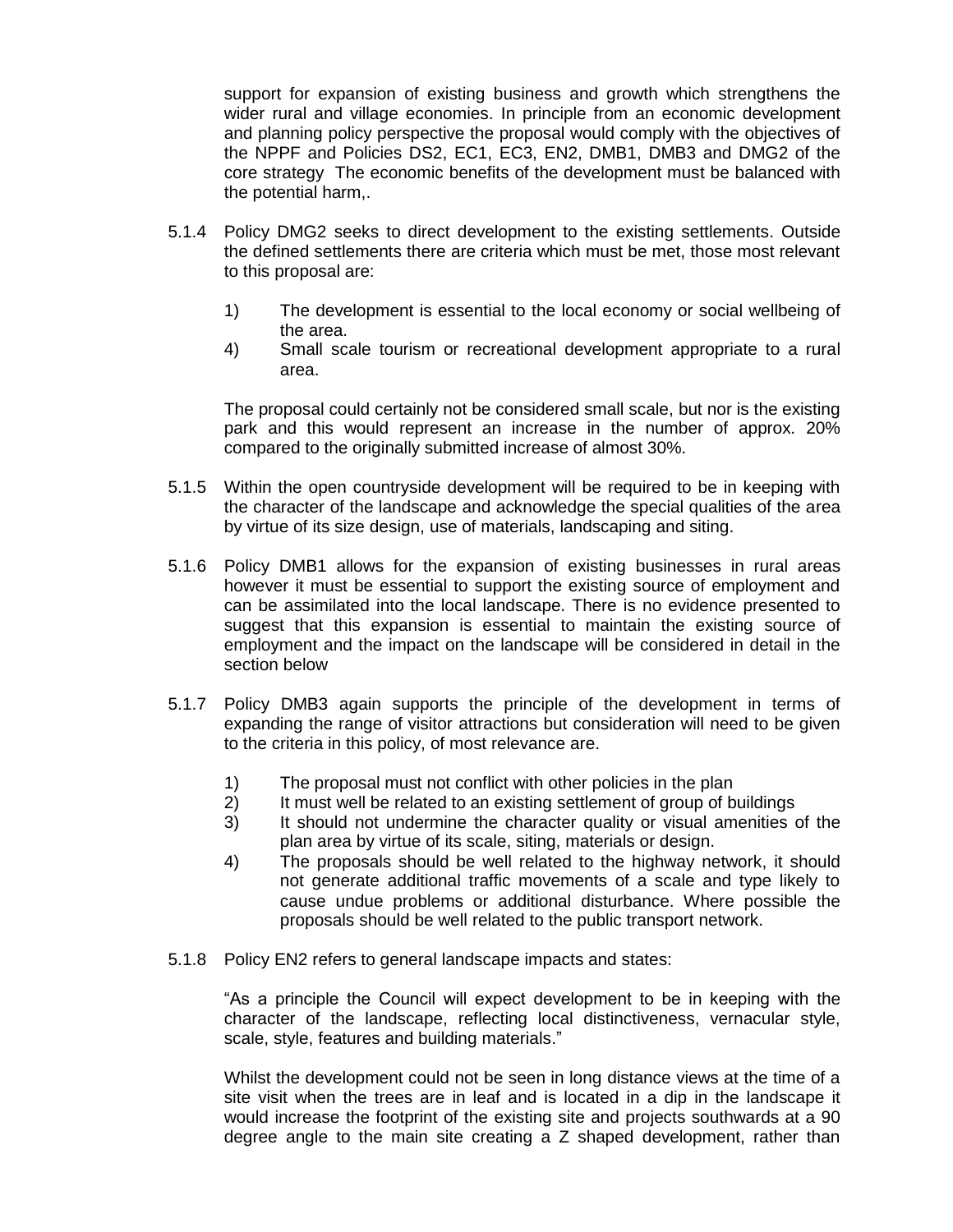rounding off or infilling around the existing site. There is a concern that Paythorne would be overwhelmed by this development as well as the loss of a large area of agricultural land in a rural area as well as the development being at odds with the historic landscape and evolution of the settlement over time. As such it could not be reasonably argued that it is in keeping with the scale, local distinctiveness or vernacular style of the vicinity. However, it must be considered that the caravan park exists and is well established and that the increase in units by 20% is not disproportionate to its existing scale.

- 5.1.9 The proposal will bring some benefits to the area due to additional visitors which are likely to spend money in the local area and the creation of jobs and spending through the construction and operational phases. However, the site is not in a particularly sustainable location. It is 3 miles by road to the nearest larger village (Gisburn) However main services such as supermarkets can be found in Barnoldswick (Pendle Brough) which is 7 miles away and a 15 min drive or Clitheroe (Ribble Valley) or Settle (North Yorkshire) both of which are 11 miles away and a 20-minute drive, there is no public transport. As Paythorne only has one pub the very localised economic benefits will be confined to this and the site operator, but there will be some wider benefits to Ribble Valley and the adjacent boroughs.
- 5.1.10 The revised scheme is considered to accord with the Core Strategy in principle subject to the other material planning considerations.

#### 5.2 Impact upon Residential Amenity:

- 5.2.1 There are a few dwellings located close to the site boundary and the boundary of the existing park.
- 5.2.2 This is a fairly substantial extension to the park, but it is noted that the area to be developed is not closer to dwellings than the existing park area. There is also a buffer around the area provided by the existing topography and trees and as such it is unlikely that the holiday units themselves would a significant impact on the residents of Paythorne. There will be some intensification of the use through additional visitors and the associated vehicle movements however in comparison to the existing scale it is not considered that the expansion would have a significant additional impact on neighbouring residences.
- 5.2.3 A planning approval would be subject to conditions to control occupancy periods etc as well as the need to adhere to the terms of the site licence which ensures that the site is properly managed.

#### 5.3 Visual Amenity / Landscape:

- 5.3.1 As aforementioned the site is not within the Forest of Bowland AONB but is located in a rural location in an area of undeveloped open countryside. This will be an extension of an existing site but the impact on the landscape is one of the main factors to consider.
- 5.3.2 The intent is to strengthen existing boundary treatments, provide open spaces and that the existing topography will provide some natural screening. The area to be developed is bounded by tree / hedgerow cover. The vans will be set out in a lower density arrangement than other parts of the site and incorporates open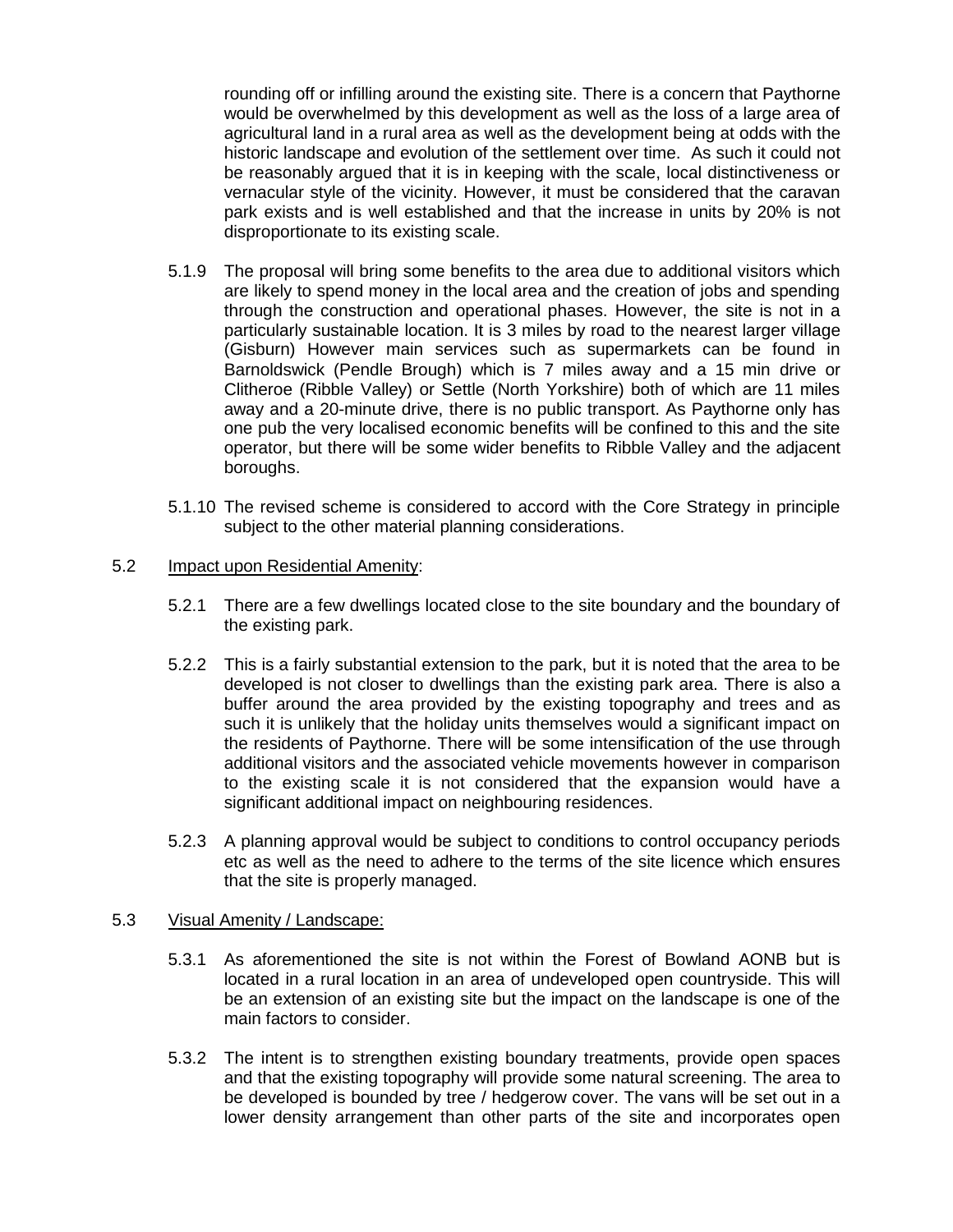spaces. The number of units has also been reduced so that the southern part of the field is left undeveloped and there is a wider buffer to the woodland areas.

5.3.3 The site has been viewed from various vantage points and it is accepted that it would not be highly visible in long distance views given the topography and natural screening. However, the fact that something can be hidden does not necessarily mean that it is not having an impact as such a large development is at odds with the peaceful rural nature of this area and the historic form of the hamlet as well as resulting in the loss of attractive open fields. There is an argument that caravans are not permanent structures and therefore not development, but this is a permanent change of use of the land which as well as bringing additional caravan units brings landscaping, hard standings and additional activity into a currently open area of land. However, the reduction in scale does alleviate some of the initial concerns and is a much more modest extension to an existing site which now on balance is considered acceptable given the tourism and economic benefits it will bring.

#### 5.4 Highway Safety and Accessibility:

- 5.4.1 Lancashire County Council acting as the Local Highway Authority (LHA) does not raise an objection regarding the proposed development and are of the opinion that the proposed development will not have a significant impact on highway safety, capacity or amenity in the immediate vicinity of the site subject to technical conditions being imposed on any approval
- 5.4.2 It is acknowledged that the site is accessed via narrow country lanes, but this is common of many such facilities. Potential trip generation data has been submitted and the increase in vehicle movements will not have a detrimental impact on the external highway network. Internally the parking and accesses meet LCC's standards and as such and it is not considered that the impact on the highway network would be severe enough to warrant a refusal on highway safety grounds.
- 5.4.3 The proposal will utilise the existing access which currently serves the existing caravan park. Therefore, as the existing access complies with the LHAs guidance, there is no objection to this being used to access the site expansion.
- 5.4.4 The likely route of delivery vehicles will be over the Paythorne Bridge along Neps Lane. The LHA understands that the bridge during the month of August 2021, there were two collisions which involved two large, delivery vehicles on separate occasions who collided with the bridge as they used the public highway. Therefore, the agent was requested to provide a swept path analysis of the largest vehicle required to access the site. This information demonstrates that the vehicle movements associated with the development will not conflict with the bridge. However, conditions are suggested which will include requesting the Applicant employs an abnormal load company when units are being transported to the site and that any overhanging shrubbery or branches along Neps Lane within 60m of the river bridge are cut back. The LHA also request that a detailed timetable and a risk assessment of the delivery routes undertaken will be submitted to them before any movement of the caravan units.
- 5.4.5 Multiple Public Footpaths cross the site. However, the proposal conflicts with Public Footpath 3-3-FP23 which currently runs through the existing field. In response to this, the LHA request that Public Footpath improvements are made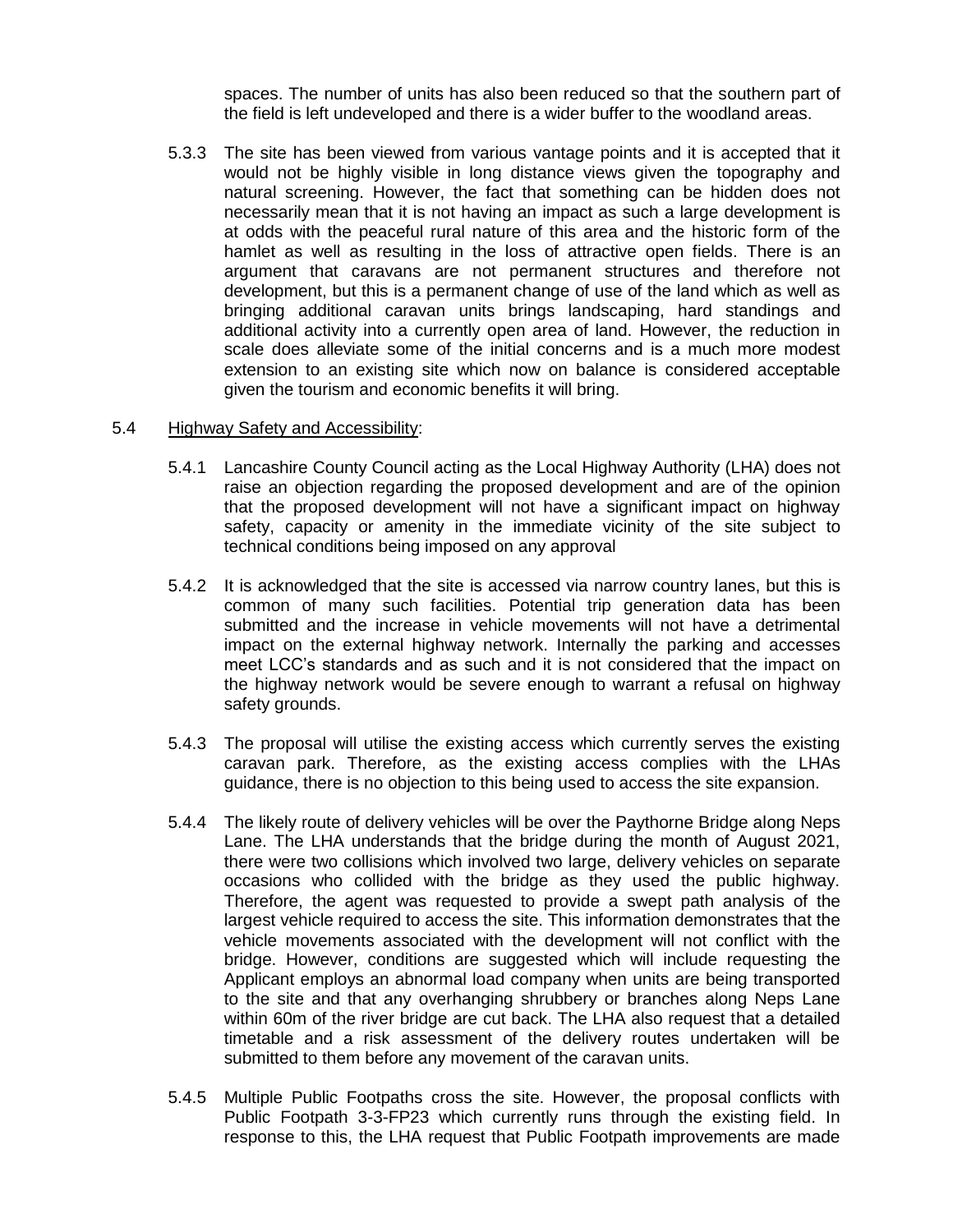which should include the footpath to be a minimum of 1.5 metres wide with a compacted bound surface; a replacement of two stiles along the eastern and western boundary of the site with Centrewire Woodstock Pedestrian Kissing gate with mesh hoops; and the replacement of the existing Rural Footbridge (13122K) including handrails as per a specification to be provided by Lancashire County Council. These improvements are all required with the proposal generating additional footfall to a popular Public Footpath. The cost of all these improvements will be £25,686 and this should be agreed under a Section 106 agreement with the Local Planning Authority, in consultation with the LHA

#### 5.5 Ecology / Trees:

- 5.5.1 The field itself is currently agricultural semi-improved grassland which is not of high value for biodiversity.
- 5.5.2 The adjacent woodland is an ancient woodland, which is a very valuable habit that is irreplaceable. There is a concern that the intensification of the use of adjacent land for leisure purposes will have a detrimental impact from increased activity and pollution. As such a larger buffer than originally shown was requested to mitigate the harmful impact of the development. The Woodland Trust do recommend a buffer of 50 metres between development as a precautionary principle and in this case have assessed this particular development and recommended this larger buffer. The applicant has previously referred to Natural England's standing advice of 15 metres however this actually says *"you should have a buffer zone of at least 15 metres to avoid root damage. Where assessment shows other impacts are likely to extend beyond this distance, you're likely to need a larger buffer zone. For example, the effect of air pollution from development that results in a significant increase in traffic."*

para 180 of the NPPF states:

*"development resulting in the loss or deterioration of irreplaceable habitats (such as ancient woodland and ancient or veteran trees) should be refused, unless there are wholly exceptional reasons and a suitable compensation strategy exists"*

5.5.3 The revised plans received on  $5<sup>th</sup>$  November sought to address the concerns with regards to the woodland and provide a larger buffer. The submitted site plan demonstrates that a much bigger buffer is now provided. All of the holiday units achieve a 50 metre buffer but the amenity areas of 3 or 4 of them just touch the edge.

The government has also indicated that it will soon be mandatory to provide biodiversity net gain; however, notwithstanding this, certain areas such as ancient woodlands will be protected in accordance with the National Planning Policy Framework and the Conservation of Habitats and Species Regulations (2017).

The submitted preliminary ecological appraisal has been submitted and does suggest some measures for enhancement.

A calculation of biodiversity net gain has been included. Which concludes that the site will deliver the following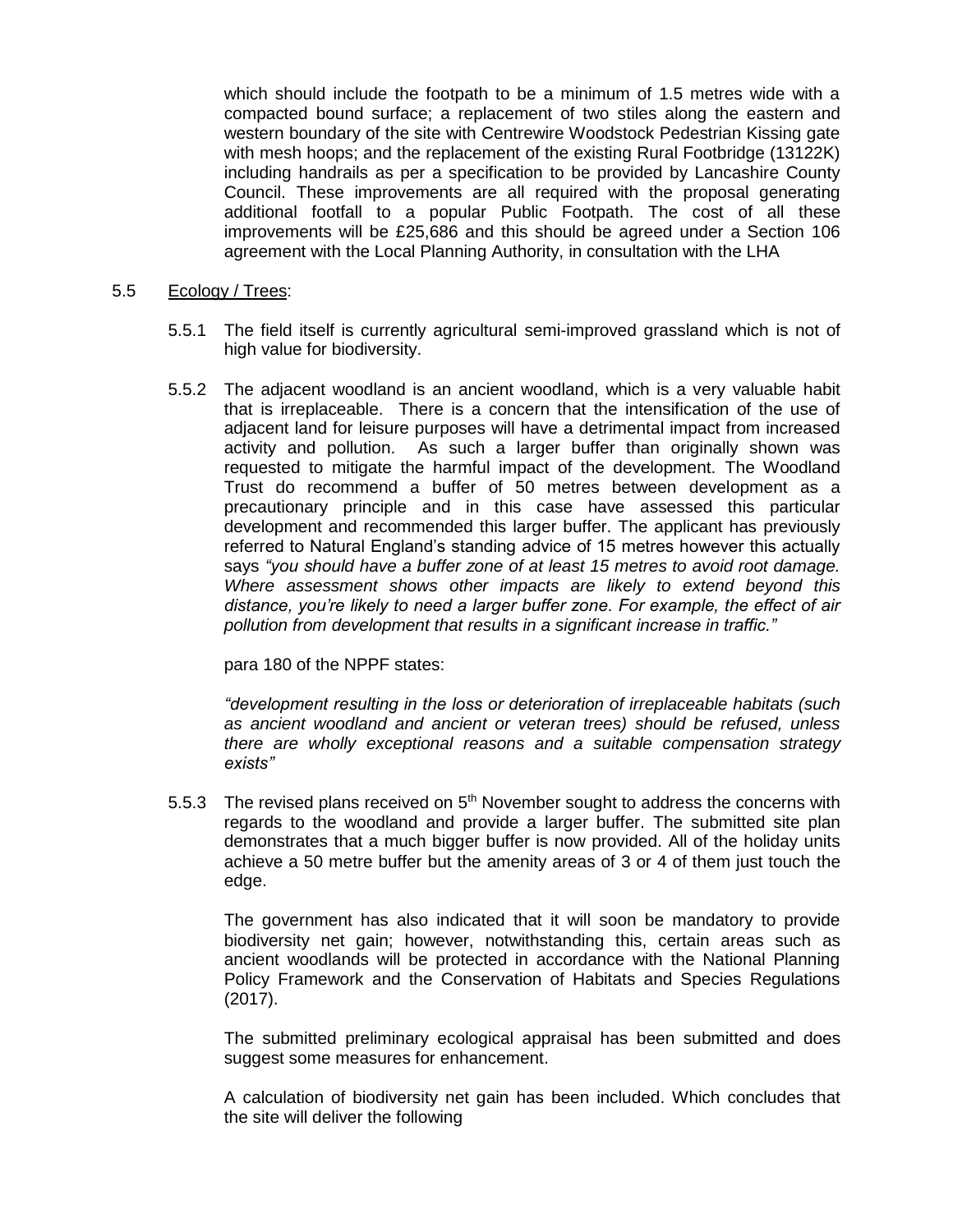42.97% net gain – habitat units 155.47% net gain – hedgerow units 0% net gain - river units

Therefore, it is considered that the developer has addressed the concerns with regards to ecology and trees and demonstrated that not only will the ancient woodland be protected but the development will achieve biodiversity net gain which is a clear benefit of the development. Conditions are suggested to ensure that the biodiversity measures, landscaping and tree protection is carried out. Subject to this the proposal is considered to accord with the NPPF, and Core Strategy polices EN4 and DME3.

#### 5.6 Drainage and Water Management:

- 5.6.1 The site will be served by a package treatment plant that will pump treated water back up to the existing site.
- 5.6.2 The site is in flood zone 1 and is at low risk of flooding from all sources. A surface water drainage strategy in included which will discharge surface water to surrounding watercourses at acceptable rates.
- 5.6.3 United Utilities have confirmed that there is no sewage connection in the area but have drawn the developer's attention to the drainage hierarchy and advise that surface water should be drained in the most sustainable way.
- 5.6.4 Environmental Health have requested more details with regard to foul water management to ensure that there is not excessive noise disturbance to neighbours.
- 5.6.5 If approved it could be ensured that the drainage for the site is adequate by imposing technical conditions.

#### 5.7 Infrastructure, Services and Developer Contributions:

5.7.1 The applicant will be required to pay a contribution towards footpath / footbridge improvements of £25,686 which they have agreed to.

#### 6. **Observations/Consideration of Matters Raised/Conclusion**

- 6.1 Taking account of the above matters and all material considerations it is considered that the proposal is in accordance with the requirements of the adopted development plan.
- 6.2 It is further considered that the submitted details demonstrate that the location of the development is such that there will be visual encroachment into the defined open countryside and result in an overall enhancement in biodiversity for the site.
- 6.3 It is considered that subject to the agreed improvements around the access routes it has been demonstrated that the development can be accessed without detriment to highway safety or highway structures and adequate mitigation in the form of a financial contribution will be provided for improvements to the rights of way network.
- 6.4 For the reasons outlined above the proposed development is considered to be in accordance with the main aims and objectives of the adopted development plan and on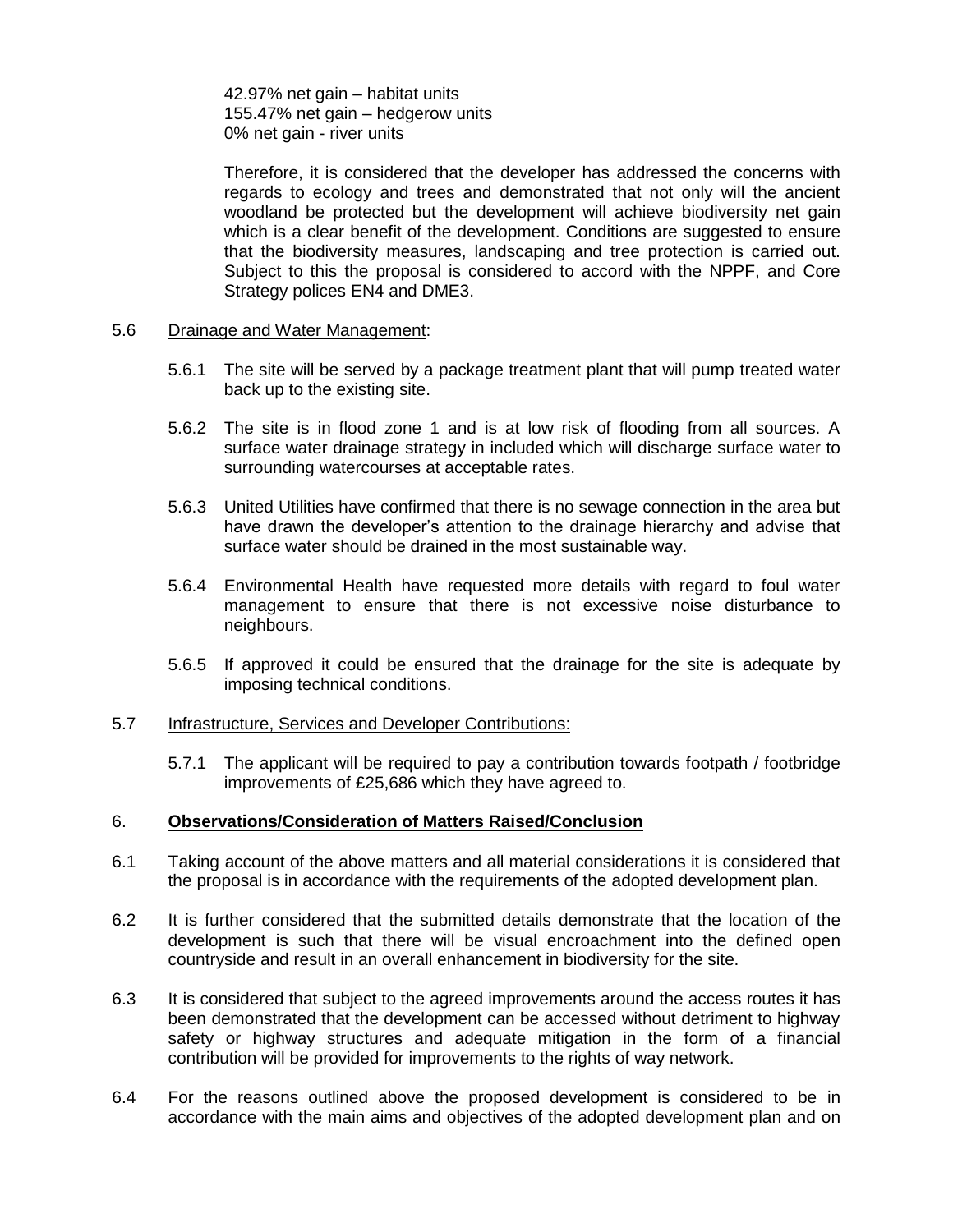balance do not consider that there are any significant material reasons that would warrant the refusal to grant consent.

RECOMMENDATION: That the application be DEFERRED and DELEGATED to the Director of Community Services for approval following the satisfactory completion of a Legal Agreement, within 3 months from the date of this Committee meeting or delegated to the Director of Community Services in conjunction with the Chairperson and Vice Chairperson of Planning and Development Committee should exceptional circumstances exist beyond the period of 3 months and subject to the following conditions:

1. The development hereby permitted shall be commenced before the expiration of three years from the date of this permission.

Insert plans

.

REASON: Required to be imposed pursuant to Section 51 of the Planning and Compulsory Purchasing Act 2004.

2. Unless explicitly required by condition within this consent, the development hereby permitted shall be carried out in complete accordance with the proposals as detailed on drawings:

Location Plan Landscape Strategy received 5.11.21 Proposed Site Plan 4528-200 Rev H received 5.11.21 Tree Impact Assessment received 5.11.21

REASON: For the avoidance of doubt as the proposal was the subject of agreed design improvements and/or amendments and to clarify which plans are relevant to the consent hereby approved.

3. Each holiday unit hereby approved shall not be let to or occupied by the owner, any one person or group of persons for a combined total period exceeding 28 days in any one calendar year and in any event shall not be used as a unit of permanent accommodation or any individual(s) sole place of residence.

The owner shall maintain a register of all guests of each unit of accommodation hereby approved at all times and shall be made available for inspection by the Local Planning Authority on request. For the avoidance of doubt the register shall contain:

- the name and address of the owner's permanent residence (where they pay Council tax and/ or are registered to vote and keep the majority of their possessions);
- the name and address (permanent residence) of main guest who made the booking together with dates of occupation.

For the avoidance of doubt permanent residence is where the owner/ guest pay Council tax and/or are registered to vote and keep the majority of their possessions.

REASON: The permission relates to the provision of holiday accommodation. The condition is necessary to define the scope of the permission hereby approved and to ensure that the development promotes sustainable tourism and contributes to the area's economy.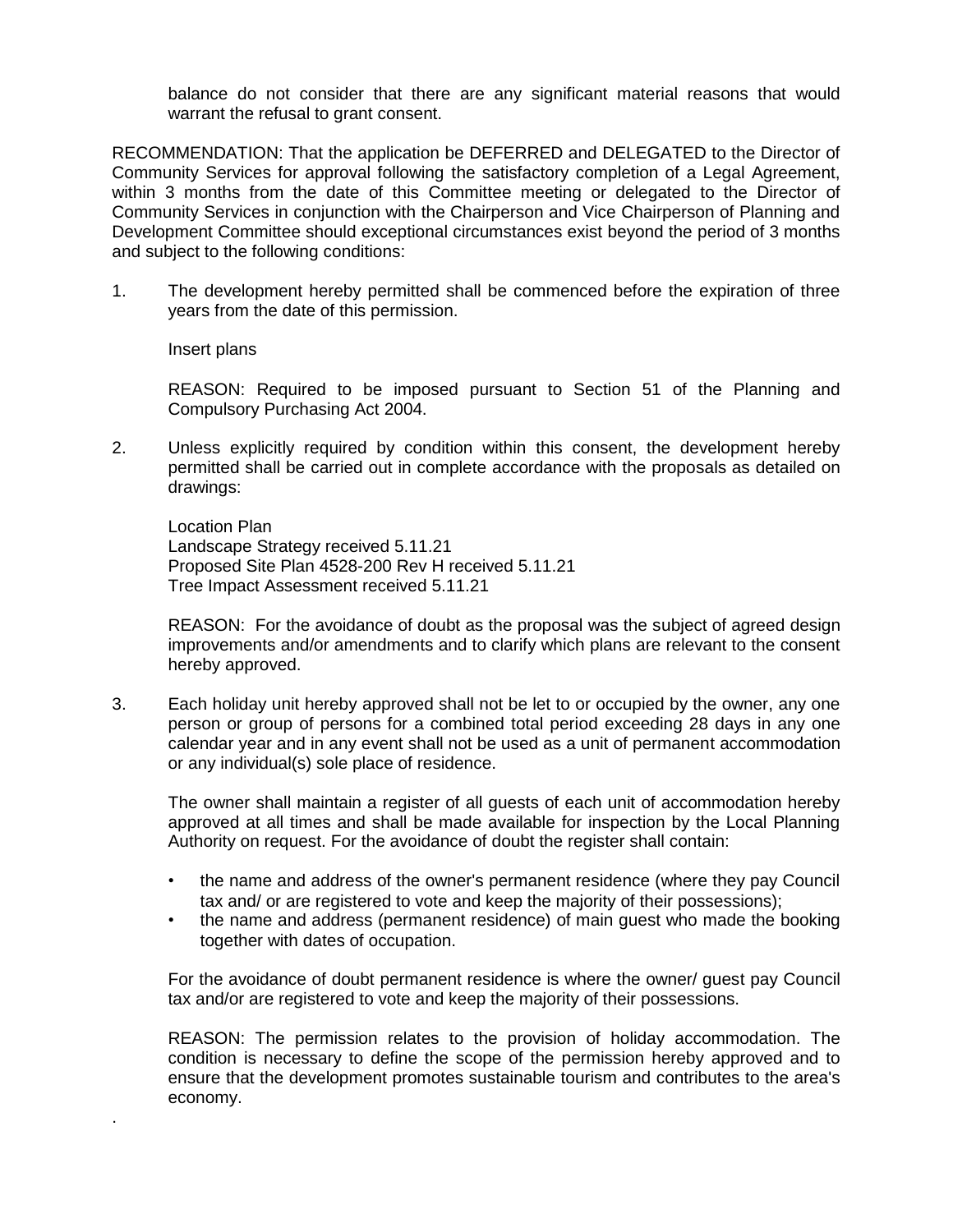4. The landscaping proposals hereby approved shall be implemented in the first planting season following occupation or use of the development, whether in whole or part and shall be maintained thereafter for a period of not less than 10 years to the satisfaction of the Local Planning Authority.

This maintenance shall include the replacement of any tree or shrub which is removed, or dies, or is seriously damaged, or becomes seriously diseased, by a species of similar size to those originally planted.

All trees/hedgerow shown as being retained within the approved details shall be retained as such in perpetuity.

REASON: To ensure the proposal is satisfactorily landscaped; that trees/hedgerow of landscape/visual amenity value are retained as part of the development and to provide biodiversity net gain.

5. The development shall be carried out in strict accordance with the recommendations of the preliminary ecological appraisal dated November 2021. Prior to development commencing full details and location of the proposed wildlife enhancements recommended the report shall have been submitted to and approved in writing by the Local Planning Authority, and the development shall be carried out in accordance with these details. On completion of the approved works a verification report shall be submitted to the Local Planning Authority and the enhancements maintained in perpetuity.

REASON: In order to provide biodiversity net gain and offset any impacts as a result of the development.

6. All tree works/tree protection shall be carried out in strict accordance with the submitted tree survey dated November 2021.

The specified tree protection measures shall remain in place throughout the construction phase of the development and the methodology hereby approved shall be adhered to during all site preparation/construction works.

REASON: To protect trees/hedging of landscape and visual amenity value on and adjacent to the site or those likely to be affected by the proposed development hereby approved.

7. Prior to the first use of the caravan units hereby permitted a scheme showing dedicated electric vehicle charging points throughout the application site shall be submitted to and approved in writing by the Local Planning Authority. Thereafter, the electric vehicle charging points shall be provided in accordance with the approved scheme prior to the first use of the caravans hereby permitted.

REASON: To promote options for sustainable modes of transport within the site.

- 8. No development shall take place, including any works of demolition or site clearance, until a Construction Management Plan (CMP) or Construction Method Statement (CMS) has been submitted to, and approved in writing by the local planning authority. The approved plan / statement shall provide:
	- 24 Hour emergency contact number;
	- Details of the parking of vehicles of site operatives and visitors;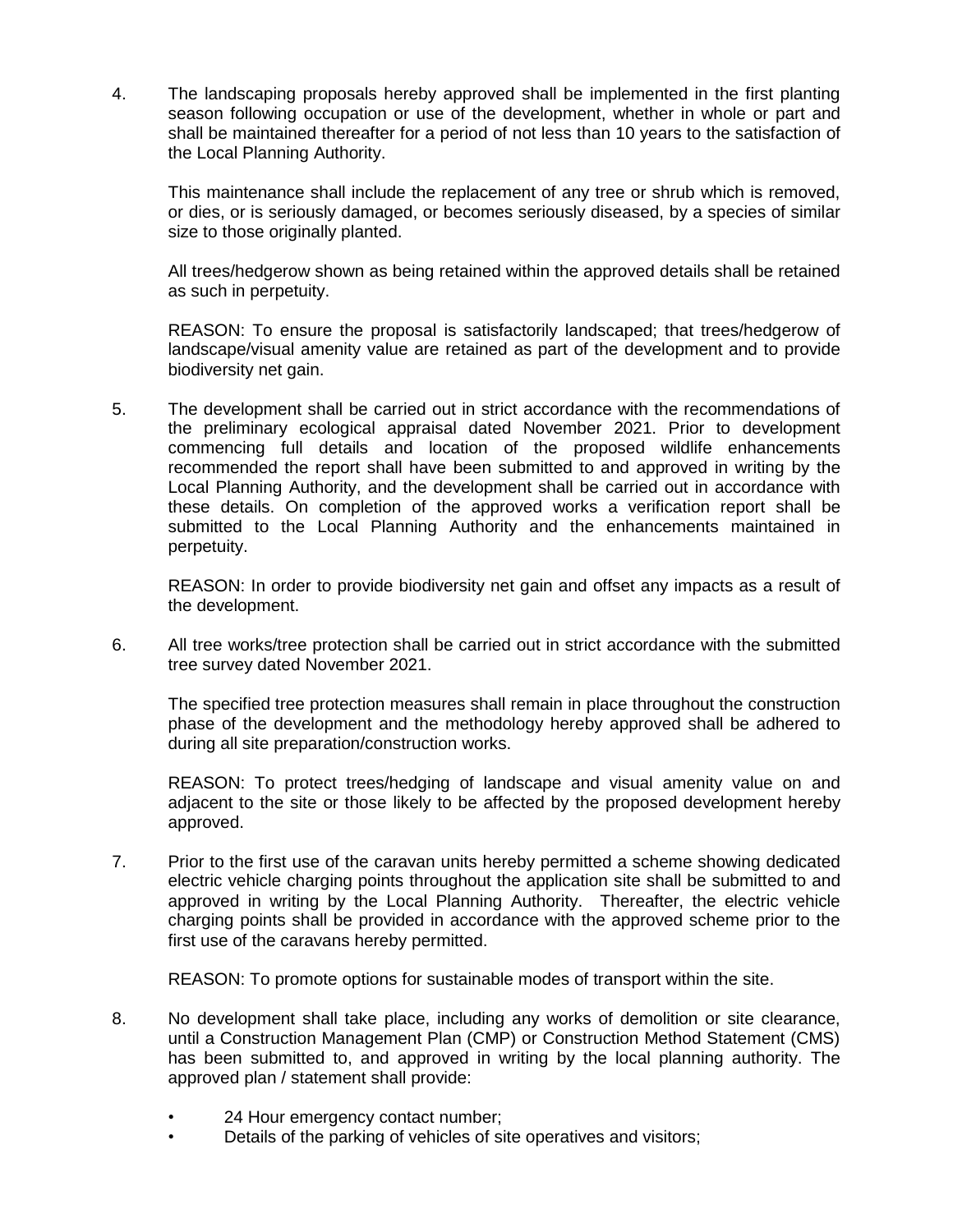- Details of loading and unloading of plant and materials; Arrangements for turning of vehicles within the site;
- Swept path analysis showing access for the largest vehicles regularly accessing the site and measures to ensure adequate space is available and maintained, including any necessary temporary traffic management measures;
- Measures to protect vulnerable road users (pedestrians and cyclists);
- The erection and maintenance of security hoarding including decorative displays and facilities for public viewing, where appropriate;
- Wheel washing facilities;
- Measures to deal with dirt, debris, mud or loose material deposited on the highway as a result of construction;
- Measures to control the emission of dust and dirt during construction;
- Details of a scheme for recycling/disposing of waste resulting from demolition and construction works;
- Construction vehicle routing:
- Delivery, demolition and construction working hours.

The approved Construction Management Plan or Construction Method Statement shall be adhered to throughout the construction period for the development.

REASON: In the interests of the safe operation of the adopted highway during the demolition and construction phases.

9. Before the caravan units associated with the planning permission are delivered to the site the off-site highway works have been constructed and completed in accordance with a scheme that shall be submitted to and approved in writing by the Local Planning Authority

REASON: To enable all construction traffic to enter and leave the premises in a safe manner without causing a hazard to other road users.

10. Before the caravan units associated with the planning permission hereby approved are delivered to or taken away from the site any shrubbery or branches overhanging Neps Lane within 60m of the river bridge south abutments and less than 5.2m above road level shall be cut back at least 600mm from the highway boundary.

REASON: To ensure the full width of the highway is available for all vehicle manoeuvring in the interests of highway safety.

11. Before any of the caravan units associated with the planning permission hereby approved, are delivered to, or taken away from the site an abnormal delivery company should be employed to help with the safe passage of the load and to make other road users aware of the delivery.

REASON: To enable all delivery traffic to enter and leave the premises in a safe manner without causing a hazard to other road users.

12. No delivery of the caravan units associated with the planning permission hereby approved shall take place until a detailed timetable showing the dates and times of the delivery, and an assessment of the routes the deliveries will take, is submitted to and approved in writing by the Local Planning Authority. The delivery of the caravan units thereafter shall be undertaken in accordance with the approved timetable.

REASON: In the interest of highway safety.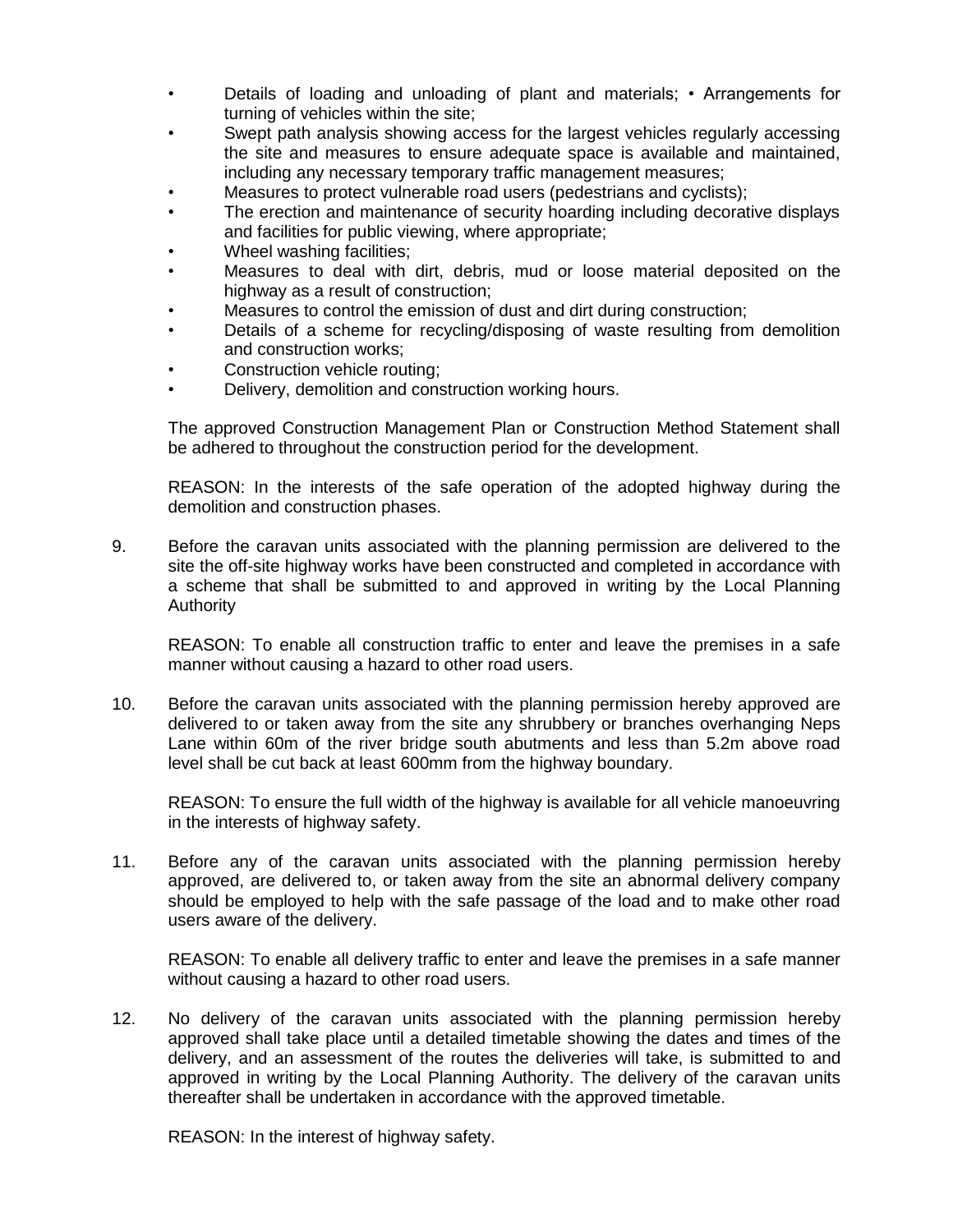13. No part of the development hereby permitted shall be occupied until such time as the access arrangements shown on drawing number 4528-200 Rev H have been implemented in full.

REASON: To ensure that vehicles entering and leaving the site may pass each other clear of the highway, in a slow and controlled manner, in the interests of general highway safety and in accordance with the National Planning Policy Framework (2021).

14. The development hereby permitted shall not be occupied until such time as the parking and turning facilities have been implemented in accordance with drawing number 4528- 200 Rev H. Thereafter the onsite parking provision shall be so maintained in perpetuity.

REASON: To ensure that adequate off-street parking provision is made to reduce the possibility of the proposed development leading to on-street parking problems locally (and to enable vehicles to enter and leave the site in a forward direction) in the interests of highway safety and in accordance with the National Planning Policy Framework (2021).

#### Informatives:

The grant of planning permission does not entitle a developer to obstruct a right of way and any proposed stopping-up or diversion of a right of way should be the subject of an Order under the appropriate Act. The applicant should be advised to contact Lancashire County Council's Public Rights of Way section by email on PROW@lancashire.gov.uk, quoting the location, district and planning application number, to discuss their proposal before any development works begin.

Any damage caused to the surface of the Public Right of Way, which is directly attributable to the works associated with the development, will be the responsibility of the applicant to repair at their own expense to the satisfaction of the Highway Authority.

Any intention to landscape within the vicinity of a Public Right of Way must be at least 3 metres away to ensure there is no encroachment either over the footpath or through the surface, potentially creating a hazard to the public and future maintenance issues.

Drainage should take into account the vicinity of the Right of Way ensuring surface water is not directed over or near the Right of Way to prevent flooding of the footpath.

Prior to construction, measures should be taken to ensure that users of the Public Right of Way are not exposed to any elements of danger associated with construction works.

In relation to condition 8: Construction Management Plan.

- There must be no reversing into or from the live highway at any time  $-$  all vehicles entering the site must do so in a forward gear and turn around in the site before exiting in a forward gear onto the operational public highway.
- There must be no storage of materials in the public highway at any time.
- There must be no standing or waiting of machinery or vehicles in the public highway at any time.
- Vehicles must only access the site using a designated vehicular access point.
- There must be no machinery operating over the highway at any time, this includes reference to loading/unloading operations – all of which must be managed within the confines of the site.